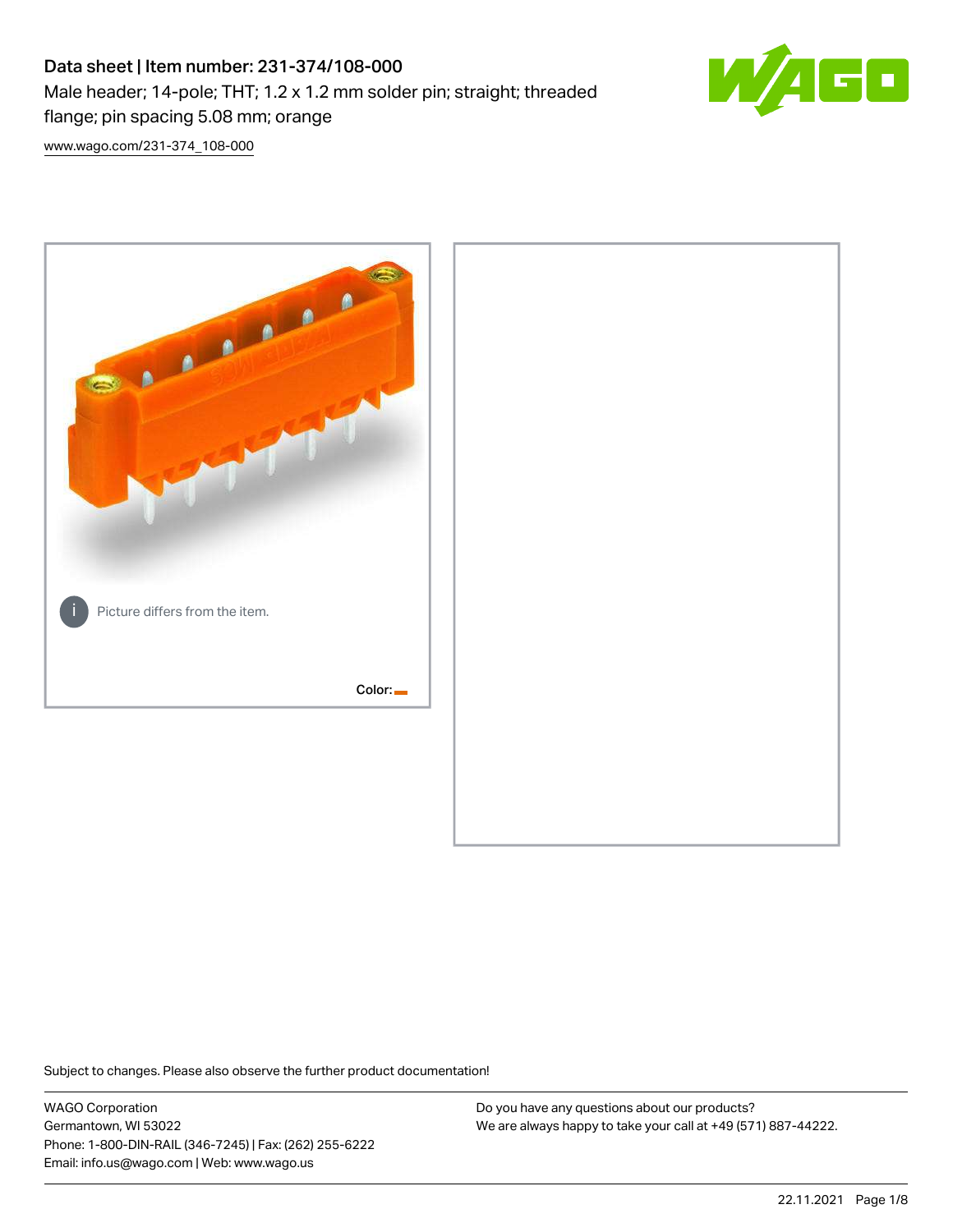

#### Dimensions in mm

 $L_1$  = (pole no. x pin spacing) + 5.4 mm

 $L_2$  = (pole no. x pin spacing) + 10 mm

#### Item description

- Horizontal or vertical PCB mounting via straight or angled solder pins
- $\blacksquare$ 1.2 x 1.2 mm solder pins allow nominal current up to 16 A, enhancing stability of shorter headers
- **With coding fingers**

Subject to changes. Please also observe the further product documentation!

WAGO Corporation Germantown, WI 53022 Phone: 1-800-DIN-RAIL (346-7245) | Fax: (262) 255-6222 Email: info.us@wago.com | Web: www.wago.us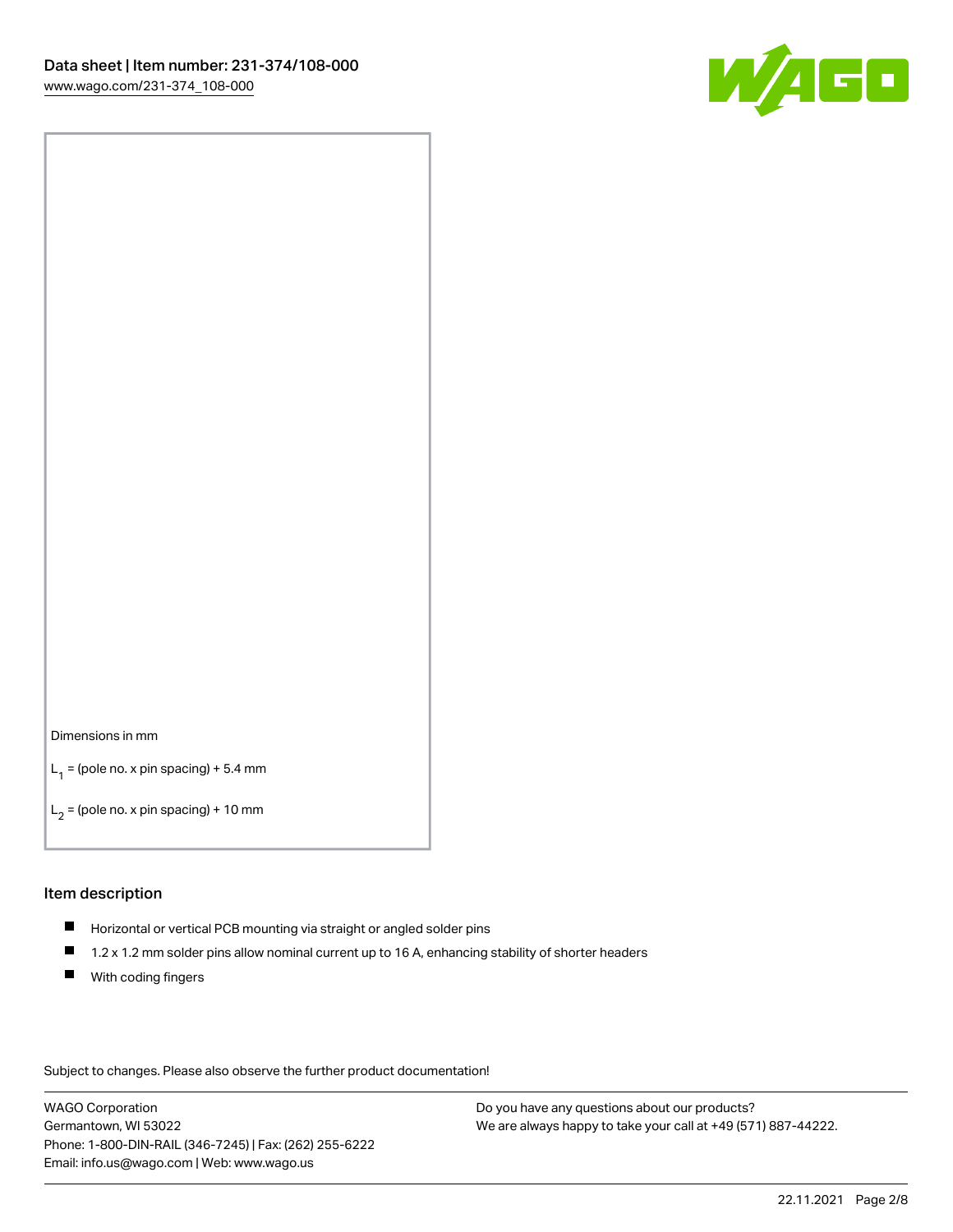

## Data Notes

| Safety information 1 | The <i>MCS – MULTI CONNECTION SYSTEM</i> includes connectors<br>without breaking capacity in accordance with DIN EN 61984. When<br>used as intended, these connectors must not be connected<br>/disconnected when live or under load. The circuit design should<br>ensure header pins, which can be touched, are not live when<br>unmated. |
|----------------------|--------------------------------------------------------------------------------------------------------------------------------------------------------------------------------------------------------------------------------------------------------------------------------------------------------------------------------------------|
| Variants:            | Other pole numbers<br>3.8 mm pin projection for male headers with straight solder pins<br>Gold-plated or partially gold-plated contact surfaces<br>Other versions (or variants) can be requested from WAGO Sales or<br>configured at https://configurator.wago.com/                                                                        |

## Electrical data

## IEC Approvals

| Ratings per                 | IEC/EN 60664-1                                            |
|-----------------------------|-----------------------------------------------------------|
| Rated voltage (III / 3)     | 250 V                                                     |
| Rated surge voltage (III/3) | 4 <sub>kV</sub>                                           |
| Rated voltage (III/2)       | 320 V                                                     |
| Rated surge voltage (III/2) | 4 <sub>kV</sub>                                           |
| Nominal voltage (II/2)      | 630 V                                                     |
| Rated surge voltage (II/2)  | 4 <sub>k</sub> V                                          |
| Rated current               | 16A                                                       |
| Legend (ratings)            | (III / 2) ≙ Overvoltage category III / Pollution degree 2 |

## UL Approvals

| Approvals per                  | UL 1059 |
|--------------------------------|---------|
| Rated voltage UL (Use Group B) | 300 V   |
| Rated current UL (Use Group B) | 15 A    |
| Rated voltage UL (Use Group D) | 300 V   |
| Rated current UL (Use Group D) | 10 A    |

## Ratings per UL

| Rated voltage UL 1977 | 600 V          |
|-----------------------|----------------|
| Rated current UL 1977 | $\overline{ }$ |

Subject to changes. Please also observe the further product documentation!

| <b>WAGO Corporation</b>                                | Do you have any questions about our products?                 |
|--------------------------------------------------------|---------------------------------------------------------------|
| Germantown, WI 53022                                   | We are always happy to take your call at +49 (571) 887-44222. |
| Phone: 1-800-DIN-RAIL (346-7245)   Fax: (262) 255-6222 |                                                               |
| Email: info.us@wago.com   Web: www.wago.us             |                                                               |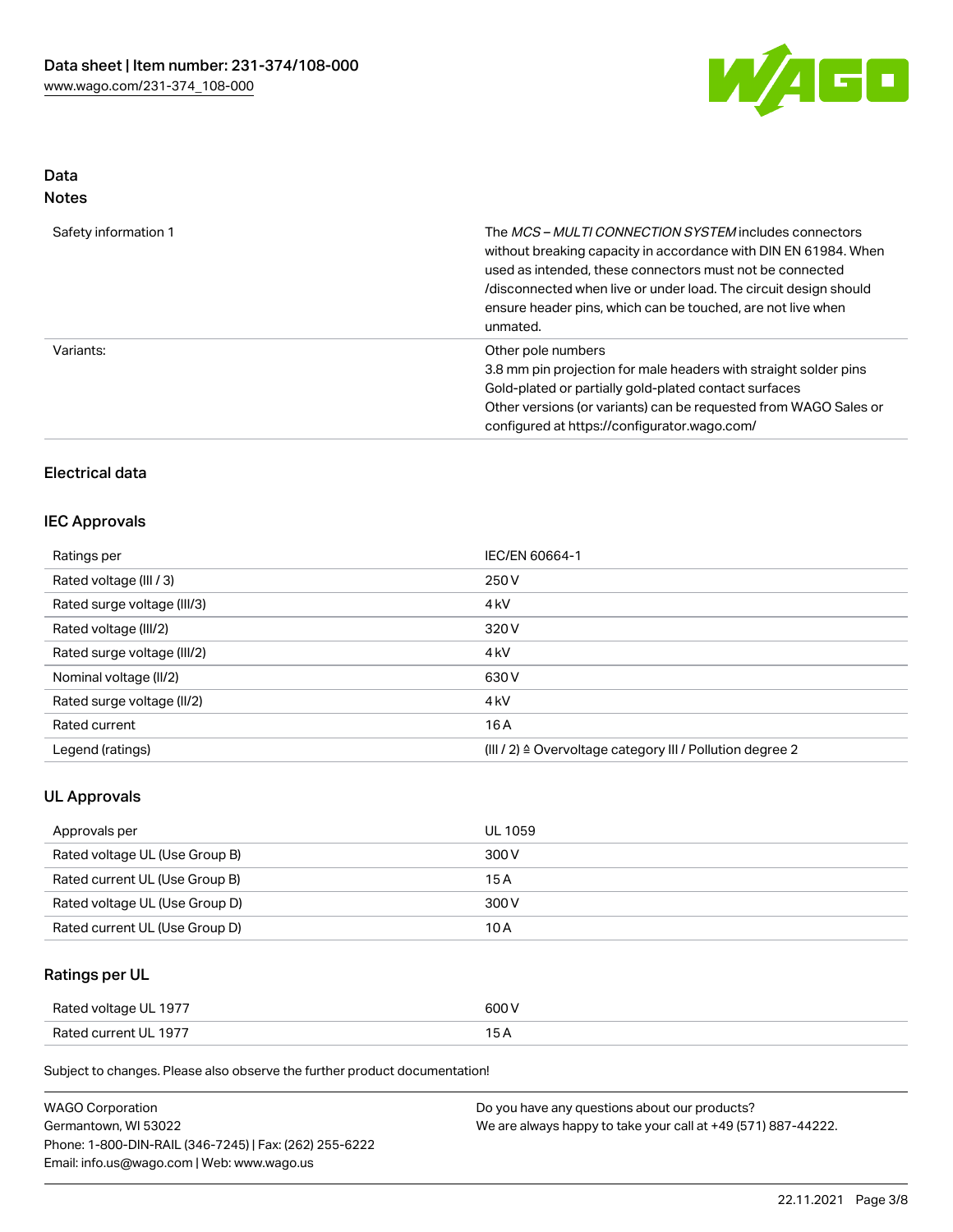

### CSA Approvals

| Approvals per                   | <b>CSA</b>            |  |
|---------------------------------|-----------------------|--|
| Rated voltage CSA (Use Group B) | 300V                  |  |
| Rated current CSA (Use Group B) | 15A                   |  |
| Rated voltage CSA (Use Group D) | 300 V                 |  |
| Rated current CSA (Use Group D) | 10A                   |  |
| <b>Connection data</b>          |                       |  |
| Total number of potentials      | 14                    |  |
| Number of connection types      | 1                     |  |
| Number of levels                | 1                     |  |
| <b>Connection 1</b>             |                       |  |
| Number of poles                 | 14                    |  |
| Physical data                   |                       |  |
| Pin spacing                     | 5.08 mm / 0.2 inch    |  |
| Width                           | 81.12 mm / 3.194 inch |  |
| Height                          | 17 mm / 0.669 inch    |  |
| Height from the surface         | 12 mm $/0.472$ inch   |  |

| Height from the surface              | 12 mm / 0.472 inch         |
|--------------------------------------|----------------------------|
| Depth                                | 8.4 mm / 0.331 inch        |
| Solder pin length                    | 5 mm                       |
| Solder pin dimensions                | $1.2 \times 1.2$ mm        |
| Drilled hole diameter with tolerance | $1.7$ <sup>(+0.1)</sup> mm |

## Plug-in connection

| Contact type (pluggable connector) | Male connector/plug |
|------------------------------------|---------------------|
| Connector (connection type)        | for PCB             |
| Mismating protection               | No                  |
| Mating direction to the PCB        | 90°                 |
| Locking of plug-in connection      | Threaded flange     |

## PCB contact

| PCB Contact            |                                          |
|------------------------|------------------------------------------|
| Solder pin arrangement | over the entire male connector (in-line) |

Subject to changes. Please also observe the further product documentation!

| <b>WAGO Corporation</b>                                | Do you have any questions about our products?                 |
|--------------------------------------------------------|---------------------------------------------------------------|
| Germantown, WI 53022                                   | We are always happy to take your call at +49 (571) 887-44222. |
| Phone: 1-800-DIN-RAIL (346-7245)   Fax: (262) 255-6222 |                                                               |
| Email: info.us@wago.com   Web: www.wago.us             |                                                               |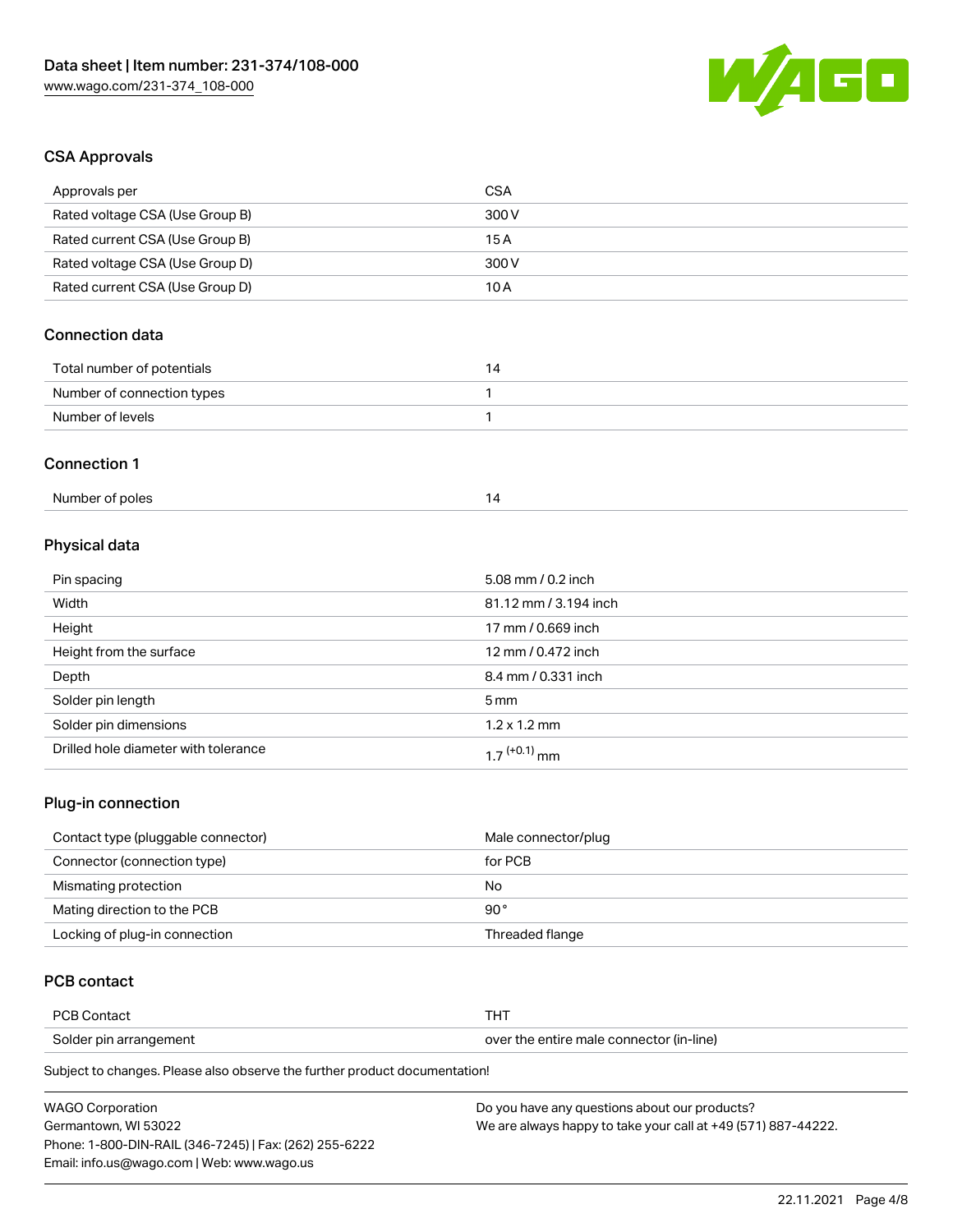

Number of solder pins per potential 1

## Material data

| Color                       | orange                                 |
|-----------------------------|----------------------------------------|
| Material group              |                                        |
| Insulation material         | Polyamide (PA66)                       |
| Flammability class per UL94 | V <sub>0</sub>                         |
| Contact material            | Electrolytic copper (E <sub>Cu</sub> ) |
| Contact plating             | tin-plated                             |
| Fire load                   | 0.09 <sub>MJ</sub>                     |
| Weight                      | 6g                                     |

#### Environmental requirements

Limit temperature range  $-60...+100 °C$ 

#### Commercial data

| Product Group         | 3 (Multi Conn. System) |
|-----------------------|------------------------|
| PU (SPU)              | 50 Stück               |
| Packaging type        | box                    |
| Country of origin     | PL                     |
| <b>GTIN</b>           | 4045454845797          |
| Customs tariff number | 85366990990            |

#### Approvals / Certificates

#### Country specific Approvals

| Logo                | Approval                                     | <b>Additional Approval Text</b> | Certificate<br>name |
|---------------------|----------------------------------------------|---------------------------------|---------------------|
|                     | <b>CB</b><br><b>DEKRA Certification B.V.</b> | IEC 61984                       | NL-39756            |
|                     | <b>CSA</b><br>DEKRA Certification B.V.       | C <sub>22.2</sub>               | 1466354             |
| EMA<br><b>INEUR</b> | <b>KEMA/KEUR</b><br>DEKRA Certification B.V. | EN 61984                        | 2190761.01          |

Subject to changes. Please also observe the further product documentation!

| <b>WAGO Corporation</b>                                | Do you have any questions about our products?                 |
|--------------------------------------------------------|---------------------------------------------------------------|
| Germantown, WI 53022                                   | We are always happy to take your call at +49 (571) 887-44222. |
| Phone: 1-800-DIN-RAIL (346-7245)   Fax: (262) 255-6222 |                                                               |
| Email: info.us@wago.com   Web: www.wago.us             |                                                               |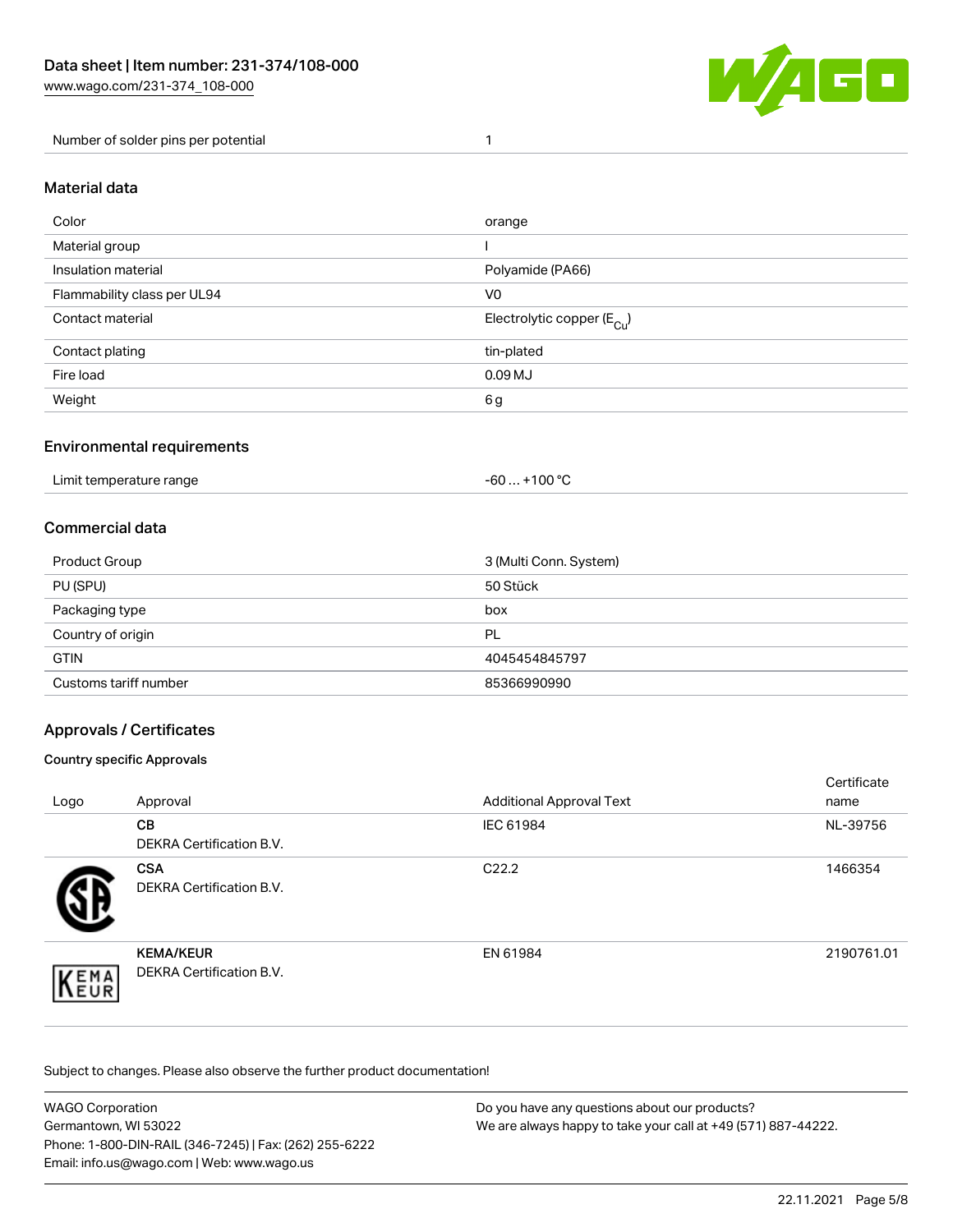

#### UL-Approvals

| Logo    | Approval                             | <b>Additional Approval Text</b> | Certificate<br>name |
|---------|--------------------------------------|---------------------------------|---------------------|
| J<br>WП | UR<br>Underwriters Laboratories Inc. | <b>UL 1059</b>                  | E45172              |

#### **Counterpart**



Item no.231-314/107-000 1-conductor female connector; CAGE CLAMP®; 2.5 mm²; Pin spacing 5.08 mm; 14-pole; Screw flange; 2,50 mm²; orange [www.wago.com/231-314](https://www.wago.com/231-314/107-000) [/107-000](https://www.wago.com/231-314/107-000)

#### Optional accessories

| Intermediate plate |                                                                  |                      |
|--------------------|------------------------------------------------------------------|----------------------|
|                    | Item no.: 231-500<br>Spacer; for formation of groups; light gray | www.wago.com/231-500 |
| Coding             |                                                                  |                      |
|                    | Item no.: 231-129<br>Coding key; snap-on type; light gray        | www.wago.com/231-129 |
|                    |                                                                  |                      |

#### Downloads **Documentation**

#### Additional Information

| Technical explanations | 2019 Apr 3 | pdf      | Download |
|------------------------|------------|----------|----------|
|                        |            | $2.0$ MB |          |

## CAD files

| CAD data                             |            |          |
|--------------------------------------|------------|----------|
| 2D/3D Models 231-374/108-000         | <b>URL</b> | Download |
| PCB Design                           |            |          |
| Symbol and Footprint 231-374/108-000 | URL        | Download |

Subject to changes. Please also observe the further product documentation!

WAGO Corporation Germantown, WI 53022 Phone: 1-800-DIN-RAIL (346-7245) | Fax: (262) 255-6222 Email: info.us@wago.com | Web: www.wago.us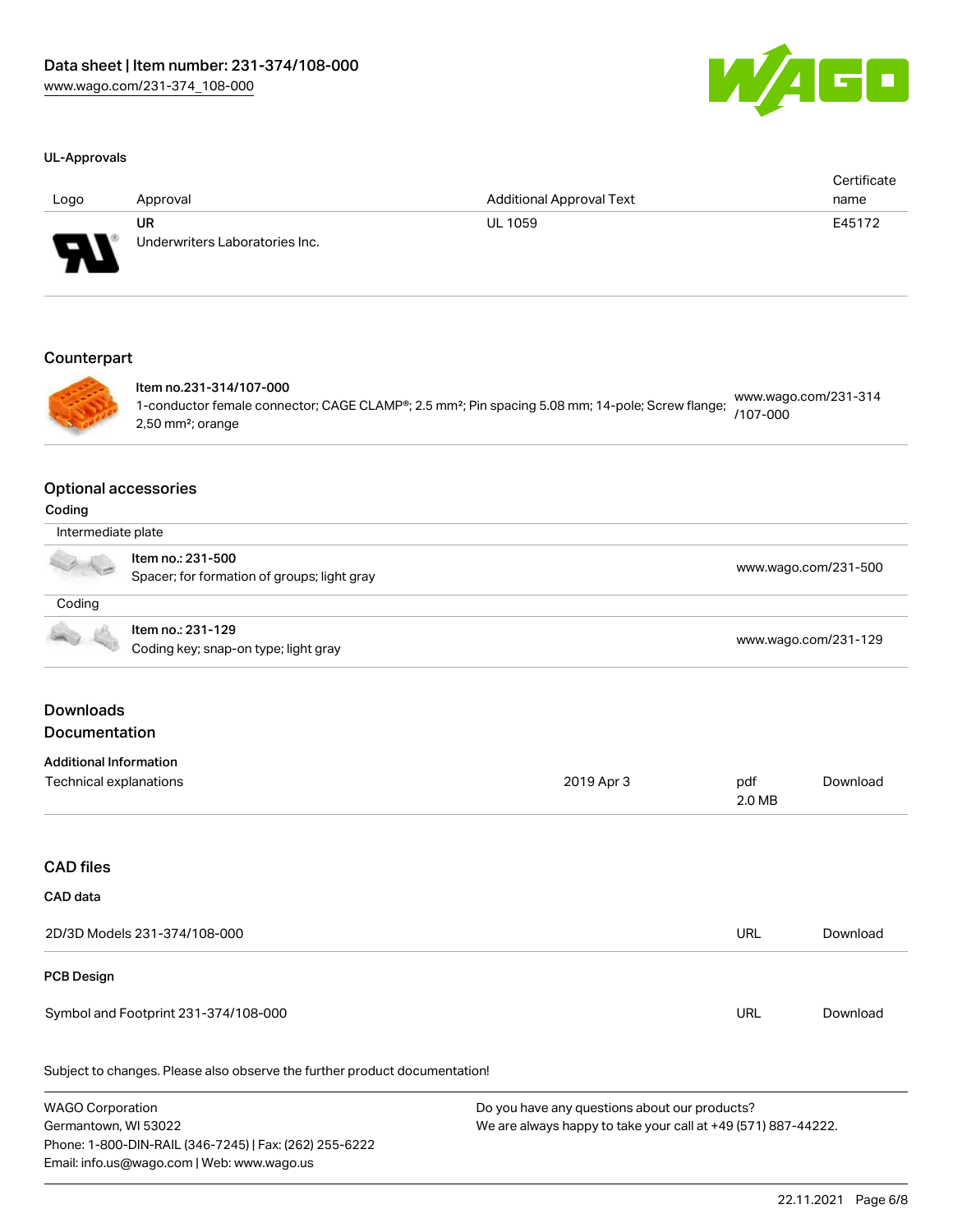

CAx data for your PCB design, consisting of "schematic symbols and PCB footprints", allow easy integration of the WAGO component into your development environment.

#### Supported formats:

- $\blacksquare$ Accel EDA 14 & 15
- $\blacksquare$ Altium 6 to current version
- $\blacksquare$ Cadence Allegro
- $\blacksquare$ **DesignSpark**
- $\blacksquare$ Eagle Libraries
- $\blacksquare$ KiCad
- $\blacksquare$ Mentor Graphics BoardStation
- $\blacksquare$ Mentor Graphics Design Architect
- $\blacksquare$ Mentor Graphics Design Expedition 99 and 2000
- П OrCAD 9.X PCB and Capture
- $\blacksquare$ PADS PowerPCB 3, 3.5, 4.X, and 5.X
- $\blacksquare$ PADS PowerPCB and PowerLogic 3.0
- $\blacksquare$ PCAD 2000, 2001, 2002, 2004, and 2006
- $\blacksquare$ Pulsonix 8.5 or newer
- $\blacksquare$ STL
- $\blacksquare$ 3D STEP
- $\blacksquare$ TARGET 3001!
- $\blacksquare$ View Logic ViewDraw
- П Quadcept

 $\sim$   $\sim$   $\sim$ 

- $\blacksquare$ Zuken CadStar 3 and 4
- $\blacksquare$ Zuken CR-5000 and CR-8000

PCB Component Libraries (EDA), PCB CAD Library Ultra Librarian

Phone: 1-800-DIN-RAIL (346-7245) | Fax: (262) 255-6222

Email: info.us@wago.com | Web: www.wago.us

| CAE data                                                                                                     |                                               |            |          |
|--------------------------------------------------------------------------------------------------------------|-----------------------------------------------|------------|----------|
| ZUKEN Portal 231-374/108-000                                                                                 |                                               | <b>URL</b> | Download |
| <b>Environmental Product Compliance</b>                                                                      |                                               |            |          |
| <b>Compliance Search</b>                                                                                     |                                               |            |          |
| Environmental Product Compliance 231-374/108-000                                                             |                                               | <b>URL</b> | Download |
| THT male header; 1.2 x 1.2 mm solder pin; straight; Threaded flange; Pin spacing 5.08<br>mm; 14-pole; orange |                                               |            |          |
| Subject to changes. Please also observe the further product documentation!                                   |                                               |            |          |
| <b>WAGO Corporation</b>                                                                                      | Do you have any questions about our products? |            |          |
| Germantown, WI 53022<br>We are always happy to take your call at +49 (571) 887-44222.                        |                                               |            |          |

We are always happy to take your call at +49 (571) 887-44222.